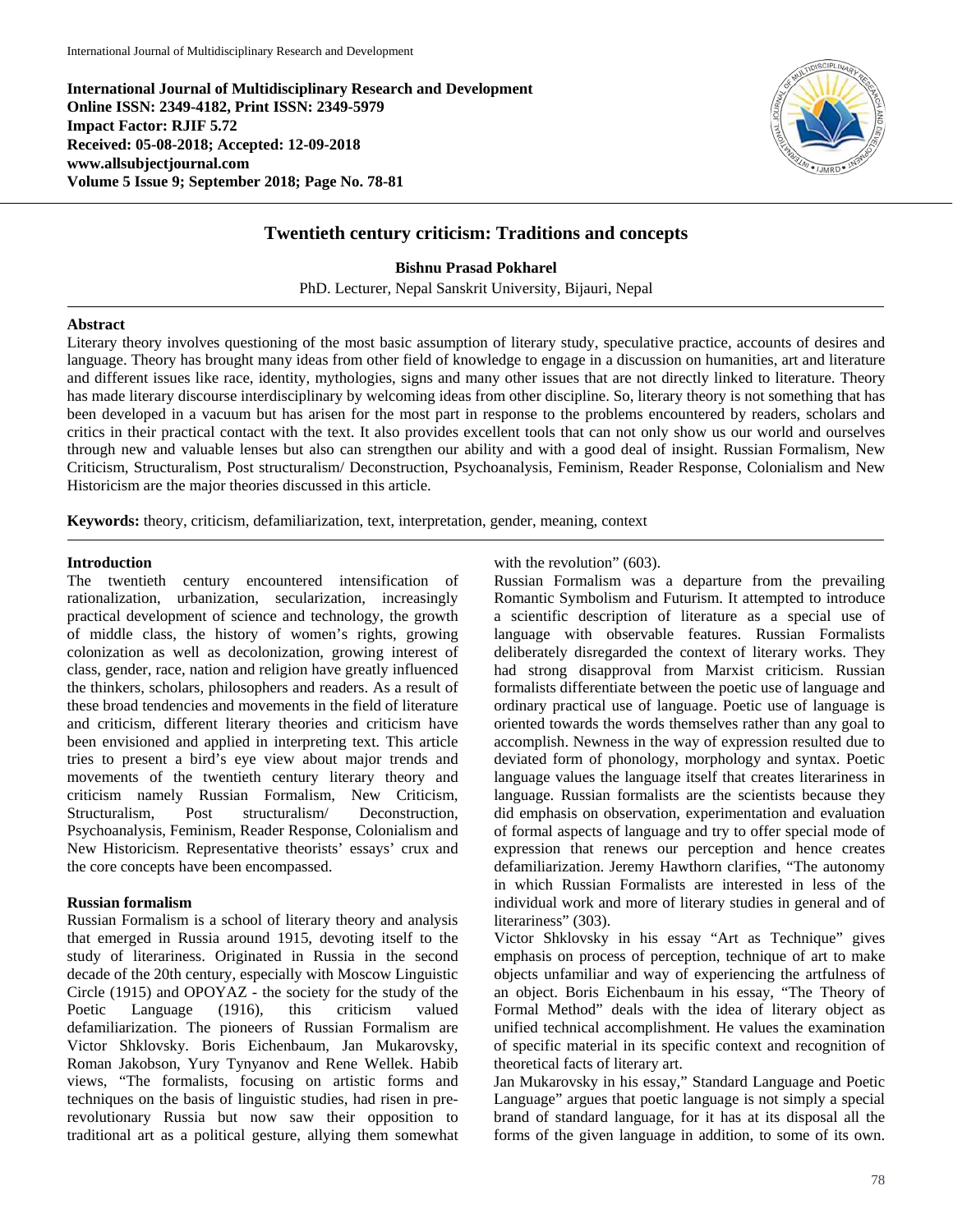Nevertheless, poetic language is closely related to standard language because the letter is background against which poetic language is fore grounded. It is in this context that poetic language can be seen as intentionally violating the norms of the standard language in order to create defamiliarization.

Roman Jakobson in his essay,' The Metaphoric and Metonymic Poles" distinguishes metaphoric and metonymic poles. He views that all language production falls on vertical axis of selection and horizontal axis of combination. Selection deficiency gives birth to contiguity disorder which ultimately lengthens the process of perception and hence defamiliarization created.

## **New criticism**

New criticism was a movement in American literary criticism from 1930s to the 1960s concentrating on the verbal complexities and ambiguities of short poems treating them as self-sufficient objects. This movement originated with the works and ideas of T.S. Eliot, Ezra Pound, I A Richard, William Empson in England and J.C Ransom Allen Tate, W.K. Wimsatt, M.C. Beardsley, Cleanth Brooks in America. It arose against the biographical, historical, psychological, romantic and impressionistic theory and criticism.

New criticism insists that the proper concern of literary criticism is not with the external or extrinsic circumstances, elements or effects of a work but with a detailed consideration of the work itself. Its intrinsic elements are closely studied, analyzed, examined and evaluated. New critics developed doctrine of the text's objectivity. Culler points out, "Opposed to the historical scholarship practiced in universities, New Criticism treated poems as aesthetic objects rather than historical documents and examined the interactions of their verbal features and the ensuing complications of meaning rather than the historical intentions and circumstances of their authors"(124). They treat literary text's objectivity. They treat literary text as an independent, self-sufficient, autonomous, organic unity of verbal object having its own value.

I.A. Richards in the essay, "Four Kinds of Meanings" says that poetry is pseudo-statement the value of literature as a whole lay entirely in the use of emotive functions of language which has several tasks to perform simultaneously. Richards points out four kinds of meanings that is sense, feeling, tone and intention which the language has to perform. W.K. Wimsatt and Monoroe C. Beardsley in their essays, "The Intentional Fallacy" and "The Affective Fallacy" reject the usefulness of the author's intention, design or purposes as well as the effects and results of a work upon the readers. They asserted an author's intended aims and meanings in writing literary work, whether these are asserted by the author's or merely inferred from the reader's knowledge of author's life and opinion, as well as impressions upon the readers are irrelevant and useless. The meanings, structure, value of a text are inherent within the finished, freestanding and public work of literature itself.

## **Structuralism**

Structuralism is a modern intellectual movement that analyses cultural phenomenon according to the phenomenon derived from linguistics. Structuralism views language as the first

order system and literature as the second order system. Literature uses language as its medium and itself to be analyzed on the model of linguistics. It is opposed to mimetic, expressive criticism and to any forms of view that literature is a mode of communication between author and reader. Structural critics study, observe and analyze the materials, formal organization and the linguistic aspects of a text. Structural critics are primarily interested not in what makes an individual literary work unique but in what it has in common with other literary works. They look for the codes and conventions that are in operation within.

Structuralism diverged sharply from the Romantic notion of the author as the source of meaning. It shifts emphasis from authorial or effectiveness on the broader and impersonal linguistic structures as a whole which produces the meaning. Dutton presents, "The implications of structuralism are farreaching in many fields not only linguistics and literature, but anthropology, sociology, psychology, economics, even physics"(76). Ferdinand de Saussure in the essay, "Course in General Linguistic" explains that it is langue, not the acts of speech, must be the object of the scientific investigation. Saussure attacks the conventional theory of meaning where by language is viewed as a naming process, each word corresponding to the thing it names. He asserts the arbitrary nature of sign. Sign designates the whole construct, signified the concepts signifier designates the sound image.

Roland Barthes in the essay, "Structuralist Activity" presents structuralism as an activity, the activity to reconstruct an object in such a way as to manifest the rules of functioning of the object. Structuralists take the real, decompose it, and then recompose it. Dissection and articulation are the two processes of structuralist activity.

## **Deconstruction**

Deconstruction or post-structuralism is a theoretical movement emerged during the 1960s with the assumption that the world is unknowable and language is unstable, elusive and unfaithful. Deconstructionists seek to show that the literary work inevitably is self- contradictory. They questioned logocentric and phonocentric tendencies, hierarchy, structure, centre, sign, bricoloeur and engineer, author as catalyst or medium and language as a means of communication having certain pattern. Chris Barker argues that "Derrida deconstructs the bianiries of the western philosophy and attacks the metaphysics of presence" (88).

Deconstruction is valuable because it encourages close, rigorous attention to the text. Furthermore, in its rejection of the claim that a work has a single, stable meaning deconstruction has had a positive influence on the study of literature. Again and again it tells how a text is incoherent and heterogeneous. The text is only marks on paper and therefore so far as the reader goes, the author of the text is not the writer but the reader. Texts are indeterminate, open, and unstable. But the author could not see how his text is fundamentally unstable, self-contradictory and elusive. Lois Tyson remarks, "In order to understand how deconstruction reverses the hidden work of ideology in our daily experience of ourselves in our world, we must first understand deconstructionist's view of language" (241).

"Structure, Sign and Play in the Discourse of Human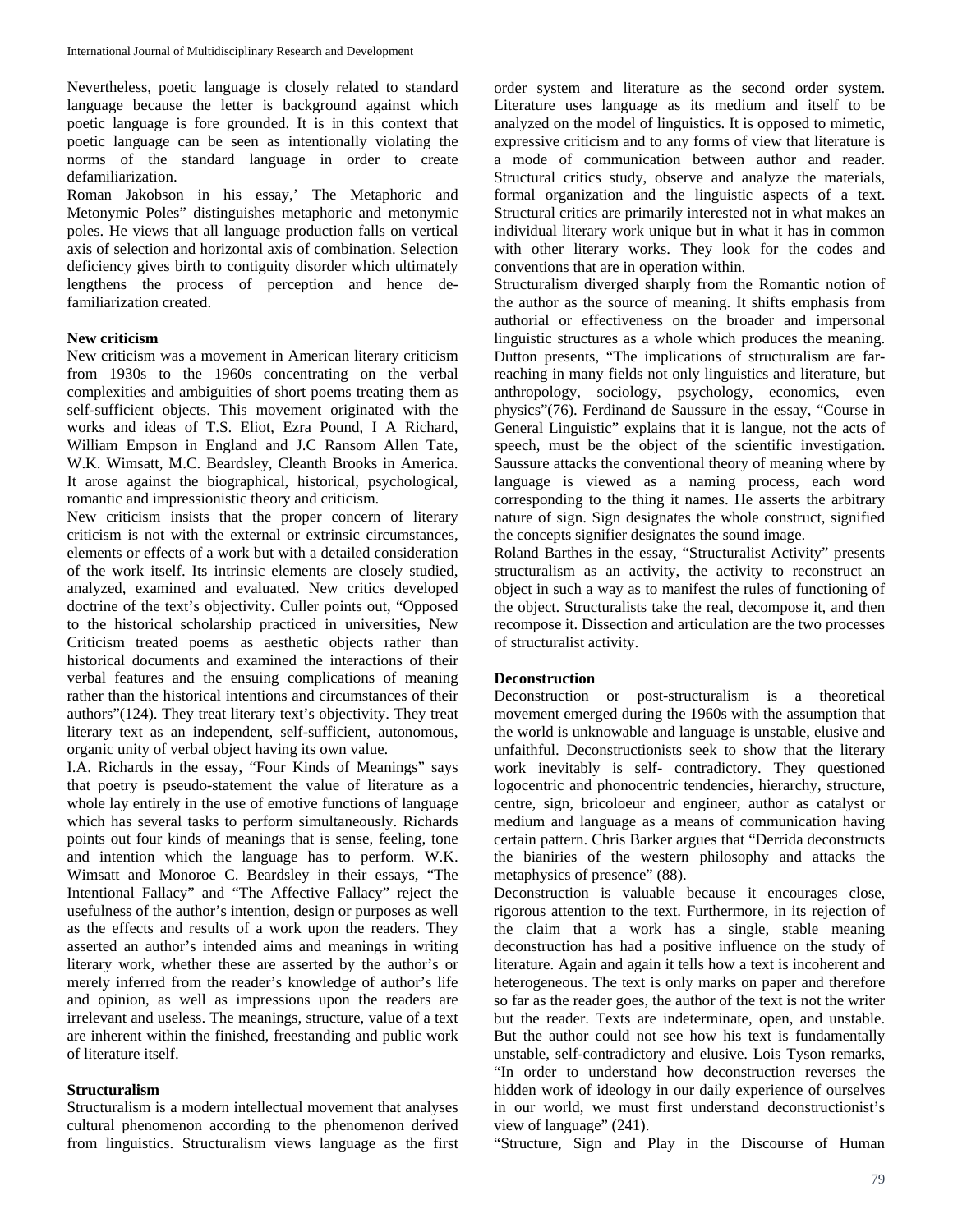Sciences" by Jacques Derrida challenges the interpretation of text based upon conventional notions of the stability of the human self, of the language and meaning. For Derrida there is nothing outside the text and textuality governs all interpretative operations. Roland Barthes in the essay "The Death of the Author" states that writing is the destruction of every voice, every point of origin. It is neutral, composite, oblique space where our subject slips away; the negative where all identity is lost. He views that a text is made of multiple writings. This multiplicity is focused on the reader, not the author. The text's unity lies not in its origin but in its destination. He insists that "The birth of the reader must be requited at the cost of the death of the author" (1133). Barthes made the text as the site of free play and differences between work and text, writer and reader.

## **Feminism**

Feminist criticism is a mode of literary and cultural discussion and reassessment inspired by modern feminist thought during 1970s. Feminist brought to literature a suspicion of established ideas which made their approach truly revolutionary. They were interested in literature creating a powerful means of perpetuating belief system. The first task of feminist criticism was to disapprove the conventional literature and present the plausible reason for the absence of women from literature. Most of the studies are aimed at recovery and reassessing works by women authors, evaluating the female image as portrayed by male authors, analyzing sexism and gender privilege in language, evaluating critical methods devised by males and developing a body of feminine consciousness. The goal of feminist criticism is to establish a tradition of literature and literary criticism by women to counter balance the male tradition.

Virginia Woolf raised the central issue of feminist studies such as social and economic context of women's writing, the gendered nature of language the need to go back through history, need of establishing female literary tradition and societal construction of gender. In her famous essay "A Room of One's Own", she claims that women need financial and psychological independence in order to exercise their creative potentials. A woman must have money and a room of her own if she is to write fiction.

Simone de Beauvoir's *The Second Sex* laid the foundations for much of the feminist theory and political activitism that emerged during the 1960s in Western Europe and America. The book's central argument is that throughout history women have been made occupy secondary role in relation to man, being relegated to the position of other. Women have remained as a slave within the code of duties imposed by her maternal and reproductive functions. Essence of women is created by traditional, cultural, economic, political and religious interests of men. In the chapter "Myth and Reality", she observes that the myth of women exerts an important influence not only in the world of literature but equally in everyday life. She points out that the myth of man is a static myth. It is so because this idea is beyond or above the realm of actual experience, it is endowed with absolute truth.

Elaine Showalter developed gynocriticism, a criticism concerned with the specificity of women's experience and

their writing. The program of gynocriticism is to construct a female frame work for the analysis of women's literature that Showalter asserts in the essay "Towards a Feminist Poetics", "Gynocritics begin at the point when we free ourselves from the liner absolute of male literary history, stop trying to fit women between the lines of male tradition, and focus newly visible world of female culture" (1227).

# **Psychoanalytic criticism**

Psychoanalytic criticism is an approach to literary criticism that is influenced by Sigmund Freud and Carl Gustav Jung. This literary theory sees literary work as an expression of the unconscious, of the individual psyche of the author or the collective unconscious of a society or of the whole human race. Sigmund Freud, C.G. Jung, Jacques Lacan, Ernest Jones and Norman Holland are the critics. Klarer defines, "Psychoanalytic Criticism, a movement which sometimes deals with the author, but primarily attempts to illuminate general psychological aspects in a text that do not necessarily relate to the author exclusively" (86).

Freud's contribution was to open up the entire realm of the unconscious to systematic study and to provide a language and terminology in which the operations of the unconscious could be expressed. Freud postulated that we bear a form of the motives of an author, of readers and fictional characters, childhood memories, relationship to parent, the nature of the creative process, the psychology of reader's response to literary text and the functioning of language in the constitution of the conscious and unconscious. Sigmund Freud in the essay "Creative Writers and Day Dreaming" presents the idea that the grown child rather than playing with the dolls fantasies. He begins to build a castle through day dreaming. The motive forces of fantasies are unfulfilled wishes, and even single fantasy is the fulfillment of a wish, a correction of unsatisfying reality. The wishes become different on the basis of sex, characters and circumstances. These wishes are either ambitious wishes or erotic wishes.

Disciple of Freud, C.G.Jung broke with his master when he concluded that Freud's system was excessively reductive and monolithic in referring neurosis to experiences of children, especially sexual experiences. Most important to literary criticism was his theory of archetypes which depends on his theory of collective unconscious.In the essay "On the Relation of Analytical Psychology to Poetry" Jung says, " Art by its nature is not science, science by its nature is not art... art and science would not exist as separate entities" (784).

The work of Jaques Lacan centres around his extensive rereading of Freud in the light of insights furnished by linguistics and structuralism. He reinterpretes Freudian concepts.He presents three states of mental dispositions: the imaginary, the symbolic and real.

## **Postcolonialism**

Postcolonial criticism aims to re-examine the history of colonialism from the perspective of the colonized, to determine the economic, political and cultural impact of the colonialism on both the colonized and colonizers, to analyze the processes of decolonization, and above all to participate in the goals of political liberation.

The struggle of post- colonial discourse extended over the